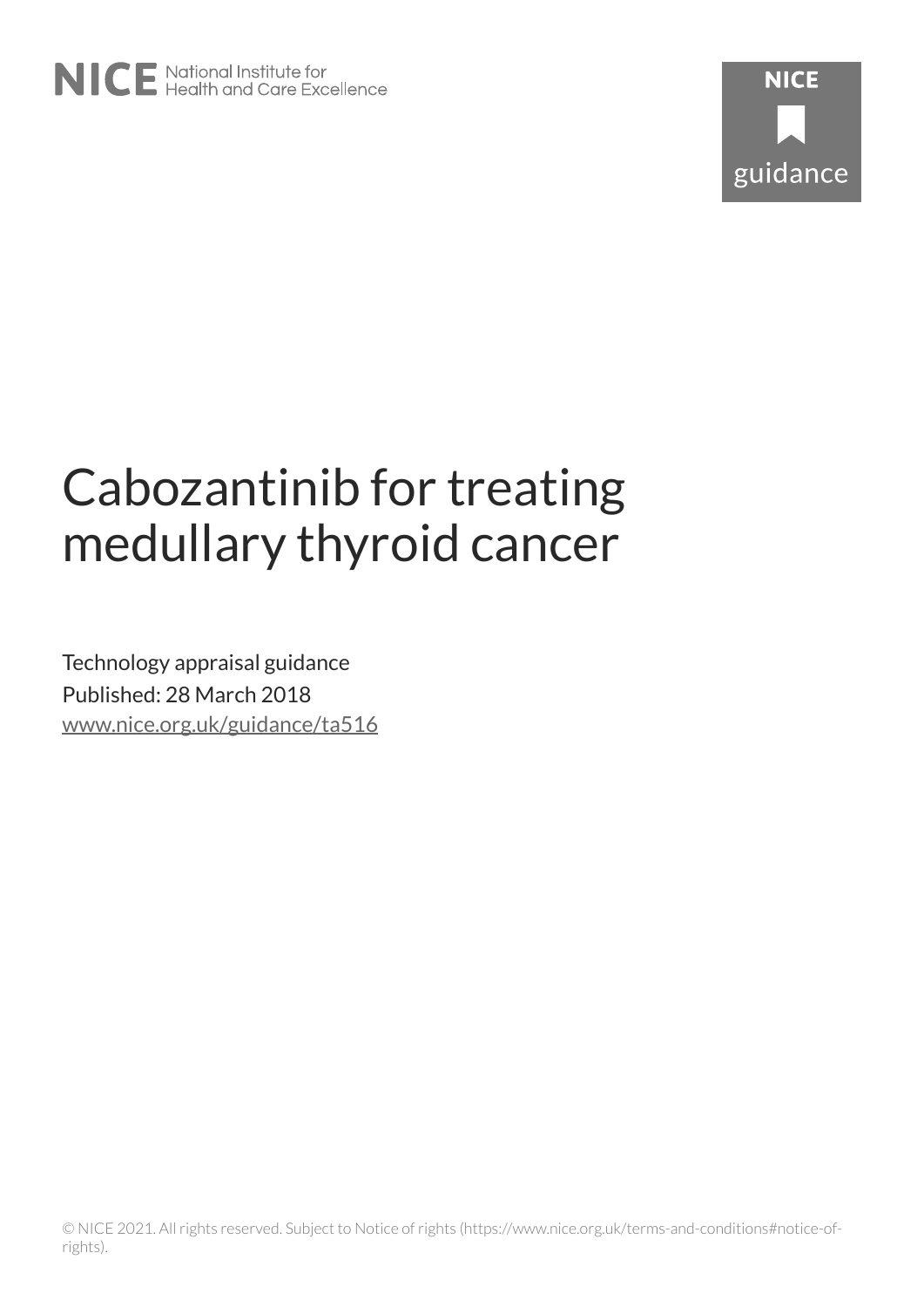## Your responsibility

The recommendations in this guidance represent the view of NICE, arrived at after careful consideration of the evidence available. When exercising their judgement, health professionals are expected to take this guidance fully into account, alongside the individual needs, preferences and values of their patients. The application of the recommendations in this guidance are at the discretion of health professionals and their individual patients and do not override the responsibility of healthcare professionals to make decisions appropriate to the circumstances of the individual patient, in consultation with the patient and/or their carer or guardian.

Commissioners and/or providers have a responsibility to provide the funding required to enable the guidance to be applied when individual health professionals and their patients wish to use it, in accordance with the NHS Constitution. They should do so in light of their duties to have due regard to the need to eliminate unlawful discrimination, to advance equality of opportunity and to reduce health inequalities.

Commissioners and providers have a responsibility to promote an environmentally sustainable health and care system and should [assess and reduce the environmental impact of implementing](https://www.nice.org.uk/about/who-we-are/sustainability)  [NICE recommendations w](https://www.nice.org.uk/about/who-we-are/sustainability)herever possible.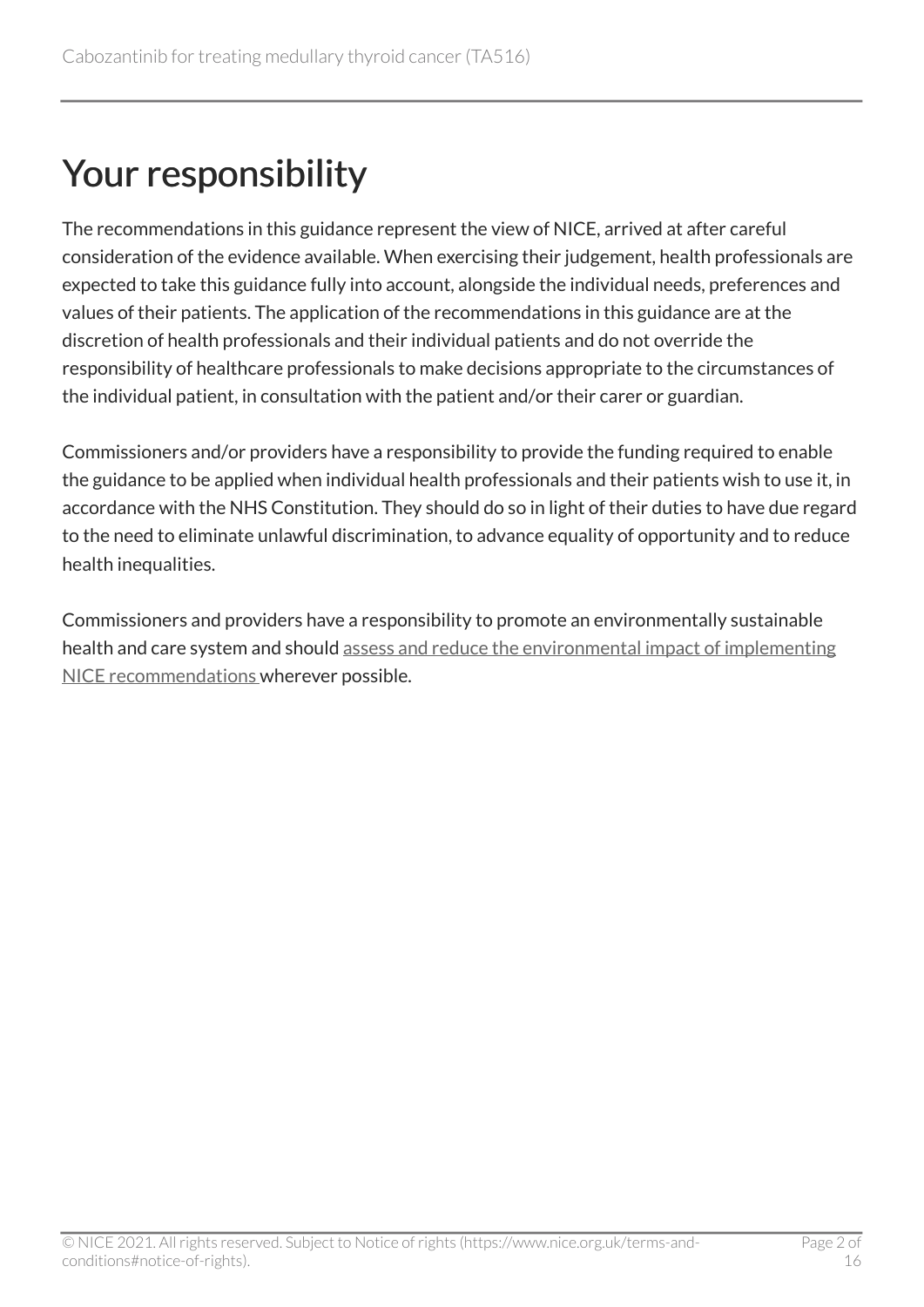# **Contents**

| $\overline{4}$ |
|----------------|
| 5              |
| 5              |
| 5              |
| 5              |
| 6              |
| 6              |
| 6              |
| $\overline{7}$ |
| $\overline{7}$ |
| 8              |
| 9              |
| 9              |
| 10             |
| 11             |
| 11             |
| 12             |
| 12             |
| 13             |
| 13             |
| 14             |
| 15             |
| 15             |
| 15             |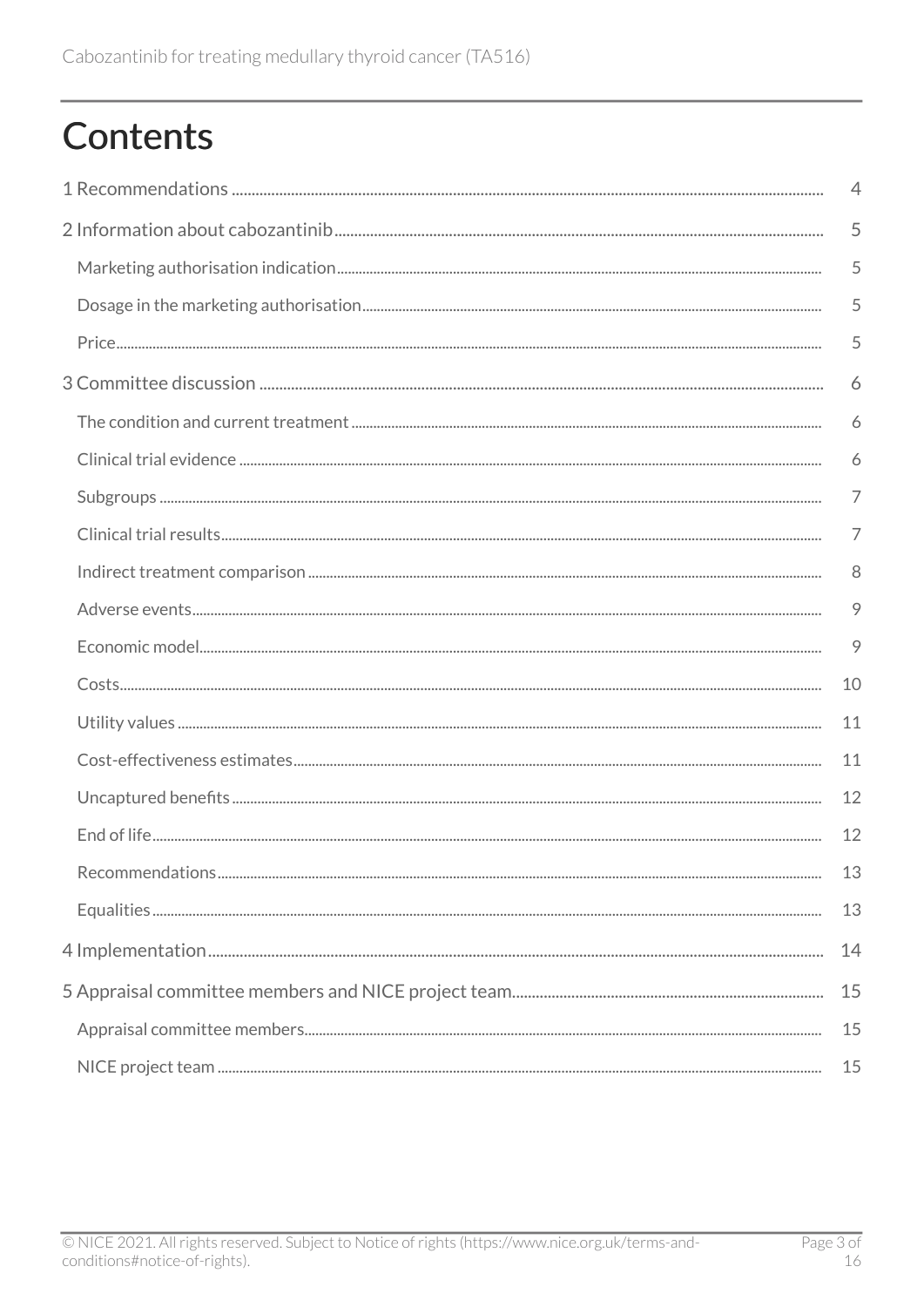### <span id="page-3-0"></span>1 Recommendations

1.1 Cabozantinib is recommended, within its marketing authorisation, as an option for treating progressive medullary thyroid cancer in adults with unresectable, locally advanced or metastatic disease, only if the company provides cabozantinib with the discount agreed in the patient access scheme.

#### Why the committee made these recommendations

Cabozantinib and vandetanib are the only systemic treatment options for unresectable, locally advanced or metastatic medullary thyroid cancer. Both drugs are currently available through the Cancer Drugs Fund for progressive and symptomatic disease. Best supportive care is the only other available option for people who cannot have cabozantinib or vandetanib.

Clinical trial evidence suggests that cabozantinib is effective in delaying disease progression compared with best supportive care, but may not prolong survival. Without reliable comparative data, it was considered that cabozantinib and vandetanib are likely to be similarly effective.

The cost-effectiveness estimates for cabozantinib compared with best supportive care and vandetanib are less than £30,000 per quality-adjusted life year gained. Therefore, cabozantinib can be recommended as a cost-effective use of NHS resources.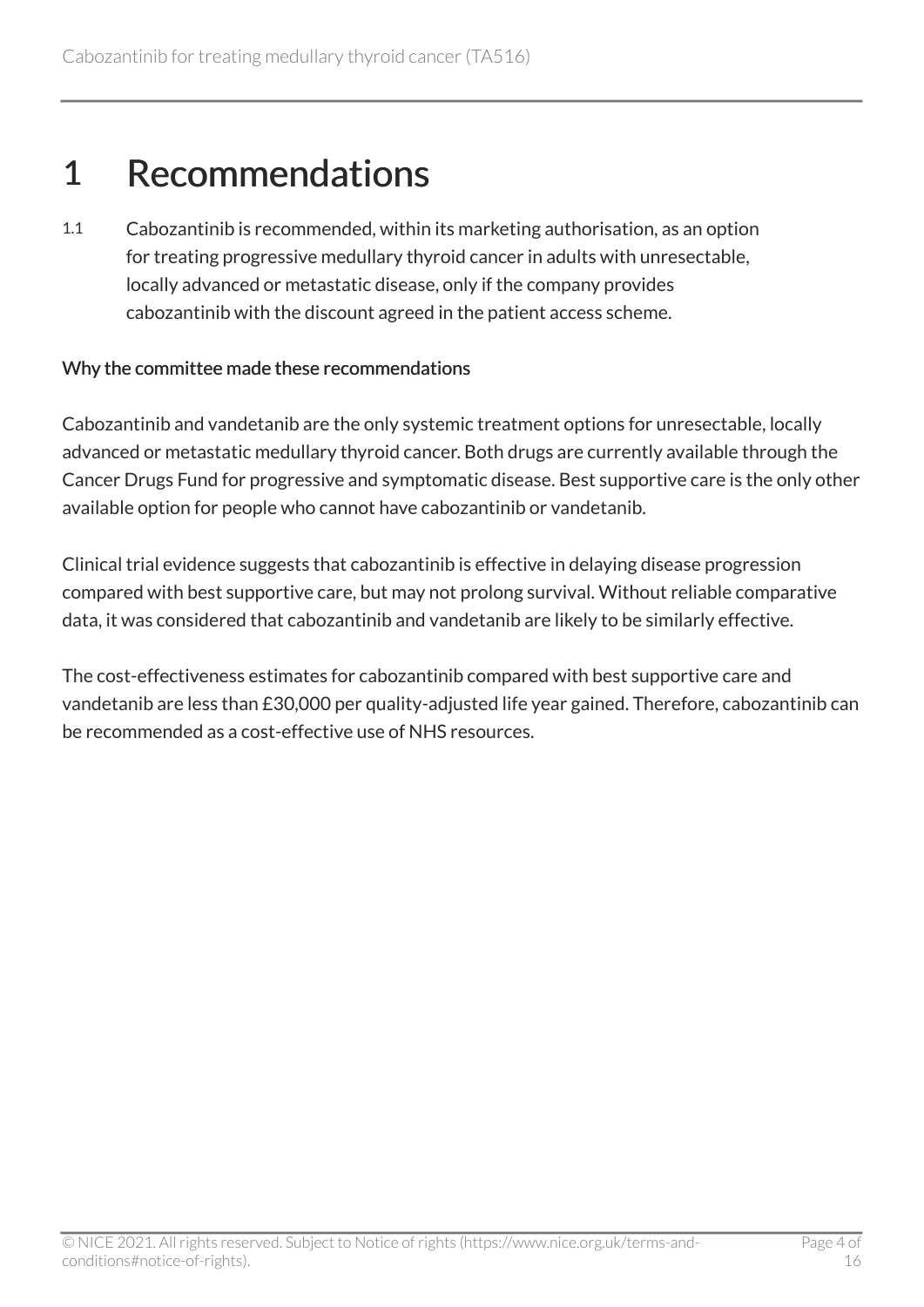## <span id="page-4-0"></span>2 Information about cabozantinib

### <span id="page-4-1"></span>Marketing authorisation indication

2.1 Cabozantinib (Cometriq) is indicated for use in 'adults with progressive, unresectable locally advanced or metastatic medullary thyroid cancer. For patients in whom rearranged during transfection mutation status is not known or is negative, a possible lower benefit should be taken into account before individual treatment decision'.

### <span id="page-4-2"></span>Dosage in the marketing authorisation

2.2 140 mg taken orally once daily until patient is no longer clinically benefitting from therapy or until unacceptable toxicity occurs. Dose reductions of 100 mg or 60 mg are available if needed.

## <span id="page-4-3"></span>**Price**

2.3  $E4,800$  per  $84\times20$ -mg pack,  $28\times20$ -mg +  $28\times80$ -mg pack and  $84\times20$ -mg + 28×80-mg pack (excluding VAT; British national formulary July 2017). The company has agreed a patient access scheme with the Department of Health. This scheme provides a simple discount to the list price of cabozantinib with the discount applied at the point of purchase or invoice. The level of the discount is commercial in confidence. The Department of Health considered that this patient access scheme would not constitute an excessive administrative burden on the NHS.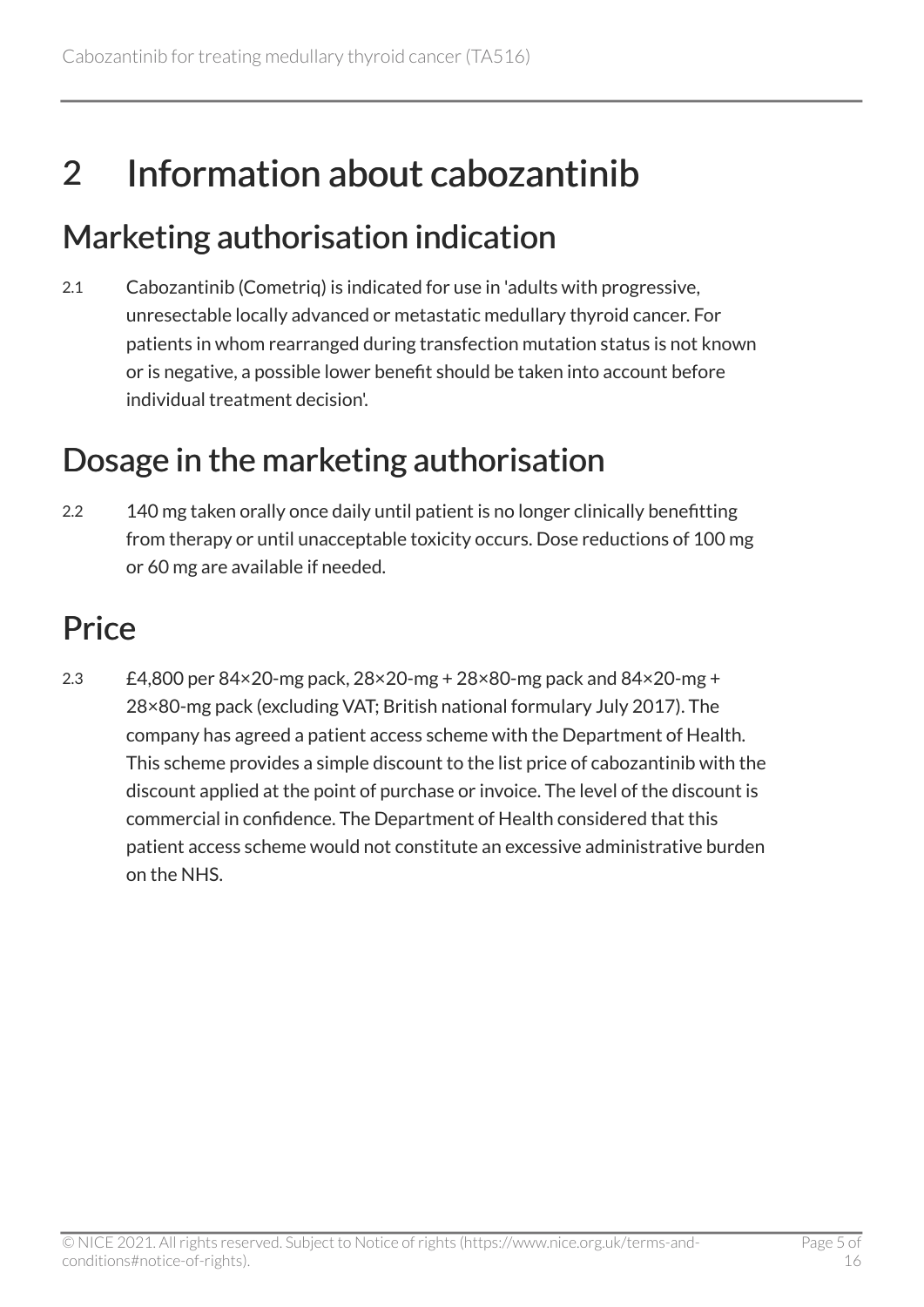# <span id="page-5-0"></span>3 Committee discussion

The appraisal committee ([section 5\)](#page-14-1) considered evidence from a number of sources. See the [committee papers](http://www.nice.org.uk/guidance/TA516/evidence) for full details of the evidence.

## <span id="page-5-1"></span>The condition and current treatment

#### There is a clinical need for active treatments for unresectable, locally advanced or metastatic medullary thyroid cancer

3.1 Medullary thyroid cancer is rare and around 25% of cases are hereditary. The most common symptoms, such as diarrhoea and fatigue, can significantly affect patients' quality of life and wellbeing. The patient experts commented that in the absence of a cure, patients would welcome treatments that delay disease progression and control symptoms. The committee noted that cabozantinib and vandetanib are the only systemic treatment options for unresectable, locally advanced or metastatic medullary thyroid cancer, and are only available through the Cancer Drugs Fund for people with progressive and symptomatic disease. The clinical experts explained that both treatments are associated with side effects, so not all patients can tolerate them. The only alternative for these people is best supportive care. Furthermore the toxicity profile of cabozantinib differs to that of vandetanib, so some people who can have cabozantinib may not be able to have vandetanib. The committee agreed that the relevant comparators were therefore vandetanib and best supportive care. It concluded that there is a clinical need for active treatment options for unresectable, locally advanced or metastatic medullary thyroid cancer.

## <span id="page-5-2"></span>Clinical trial evidence

### The clinical trial evidence is relevant to clinical practice in England

3.2 Evidence for the clinical effectiveness of cabozantinib was from EXAM, a double-blind, randomised controlled trial comparing cabozantinib with placebo. The trial included 330 patients with unresectable, locally advanced, metastatic and progressive medullary thyroid cancer. The clinical experts advised that in practice, targeted treatment is only considered for progressive and symptomatic disease, so the patients in EXAM represented those that would be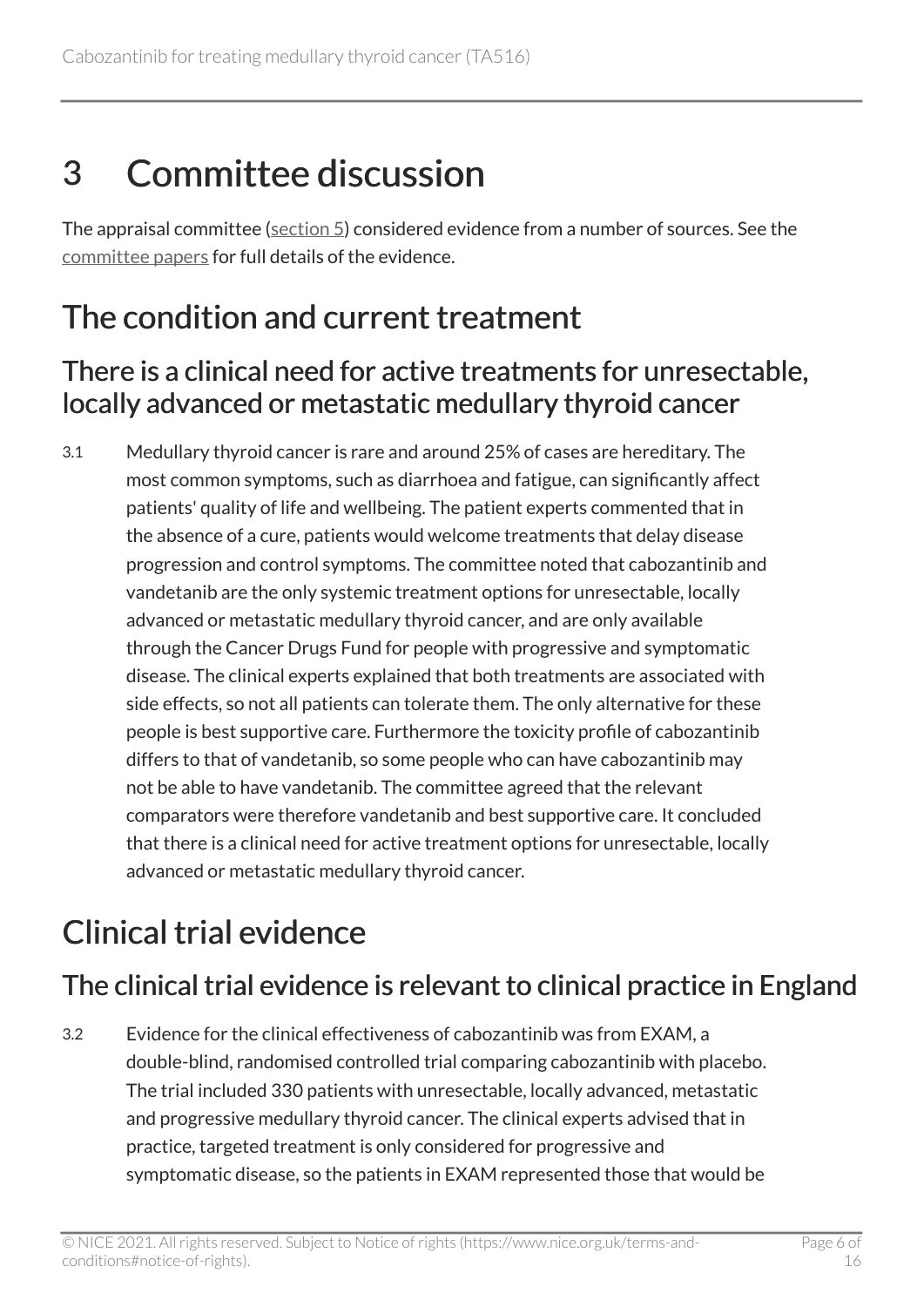seen in clinical practice. The committee concluded that the EXAM trial was relevant to clinical practice in England.

## <span id="page-6-0"></span>Subgroups

### RET mutation status is not an appropriate subgroup for consideration

3.3 The marketing authorisation for cabozantinib specifies that a possible lower benefit should be taken into account for patients in whom rearranged during transfection (RET) mutation status is negative or unknown. The committee was aware that germline RET mutation testing is standard practice to identify hereditary disease, but that somatic RET mutation testing (to identify RET mutations in those with sporadic or non-hereditary disease) is not funded in the NHS. The clinical experts explained that RET mutation testing is not reliable enough to inform treatment decisions and remains subject to further research. The committee therefore concluded that it was not appropriate to consider the clinical or cost effectiveness of cabozantinib based on patients' RET mutation status alone, meaning that its recommendations would cover the whole population regardless of RET mutation status.

## <span id="page-6-1"></span>Clinical trial results

### Cabozantinib improves progression-free survival compared with placebo but the exact overall survival benefit is unclear

3.4 The results of EXAM showed a statistically significant benefit for cabozantinib compared with placebo for the primary outcome of centrally assessed median progression-free survival: this was 11.2 months for cabozantinib and 4.0 months for placebo (hazard ratio [HR] 0.28; 95% confidence interval [CI] 0.19 to 0.40), with a median trial follow-up of 13.9 months. The investigatorassessed progression-free survival results were similar (median 13.8 months for cabozantinib and 3.1 months for placebo [HR 0.29; 95% CI 0.21 to 0.42]). Median overall survival was 26.6 months for cabozantinib and 21.1 months for placebo but this was not statistically significant (HR 0.85; 95% CI 0.64 to 1.12), with a median trial follow-up of 52 months. The committee noted that the trial design did not allow for cabozantinib treatment after disease progression, which it agreed reflected clinical practice in England. It was aware, however,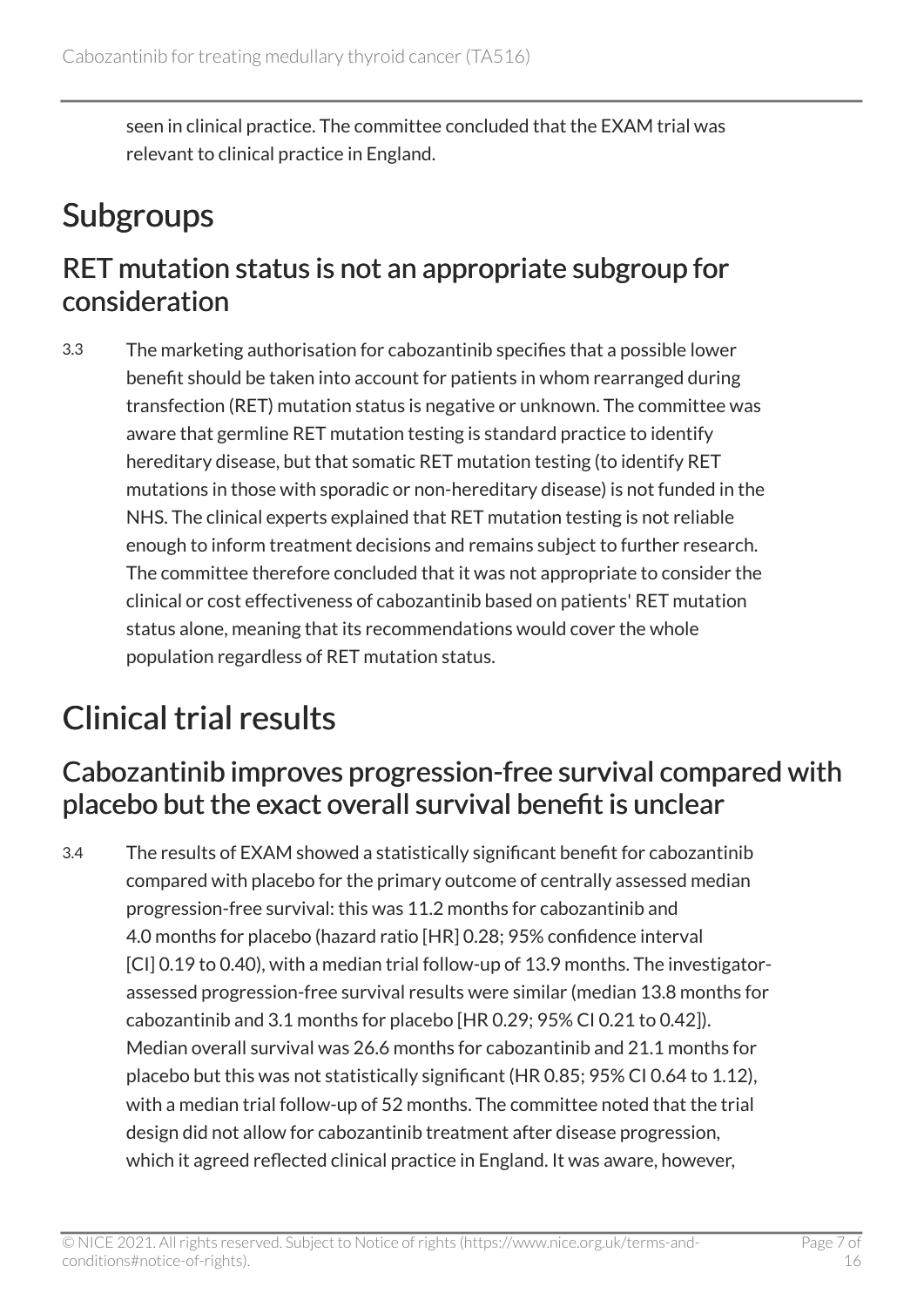that patients in both arms had subsequent cancer treatments after progression which may have confounded the overall survival results, although it was not clear to what extent. The committee concluded that cabozantinib improved progression-free survival compared with placebo, but that the exact overall survival benefit is difficult to establish.

### <span id="page-7-0"></span>Indirect treatment comparison

#### Clinical trial evidence for overall survival with vandetanib is confounded by crossover and the exact benefit is difficult to establish

3.5 There was no head-to-head evidence comparing cabozantinib with vandetanib. Evidence for the clinical effectiveness of vandetanib was from ZETA, a doubleblind, randomised controlled trial comparing vandetanib with placebo in 331 patients with unresectable, locally advanced and metastatic medullary thyroid cancer. The trial inclusion criteria were not limited to patients with progressive and symptomatic disease, so a subgroup analysis was needed to assess the treatment effect in patients that would be considered for targeted treatment in clinical practice. The committee considered this subgroup to be similar to the intention-to-treat population in EXAM. ZETA was designed in such a way that patients with progressed disease (at investigator-assessed progression) in the placebo arm could switch to open-label vandetanib, and those in the vandetanib arm could continue with open-label vandetanib. The committee considered that this did not represent how vandetanib would actually be used in clinical practice in England. It also noted the substantial difference between the centrally reviewed and investigator-assessed progression-free survival results in the placebo arm (median of 16.4 months compared with 8.3 months respectively), which introduced further uncertainty into the evidence. The committee concluded that the overall survival results, which did not show a statistically significant benefit for vandetanib compared with placebo, were confounded by extensive crossover such that the overall survival benefit is difficult to establish.

### <span id="page-7-1"></span>Cabozantinib and vandetanib are likely to be similarly effective

3.6 The assessment group conducted an indirect treatment comparison of cabozantinib with vandetanib using a network meta-analysis, which showed that in terms of progression-free survival the 2 treatments were broadly similar.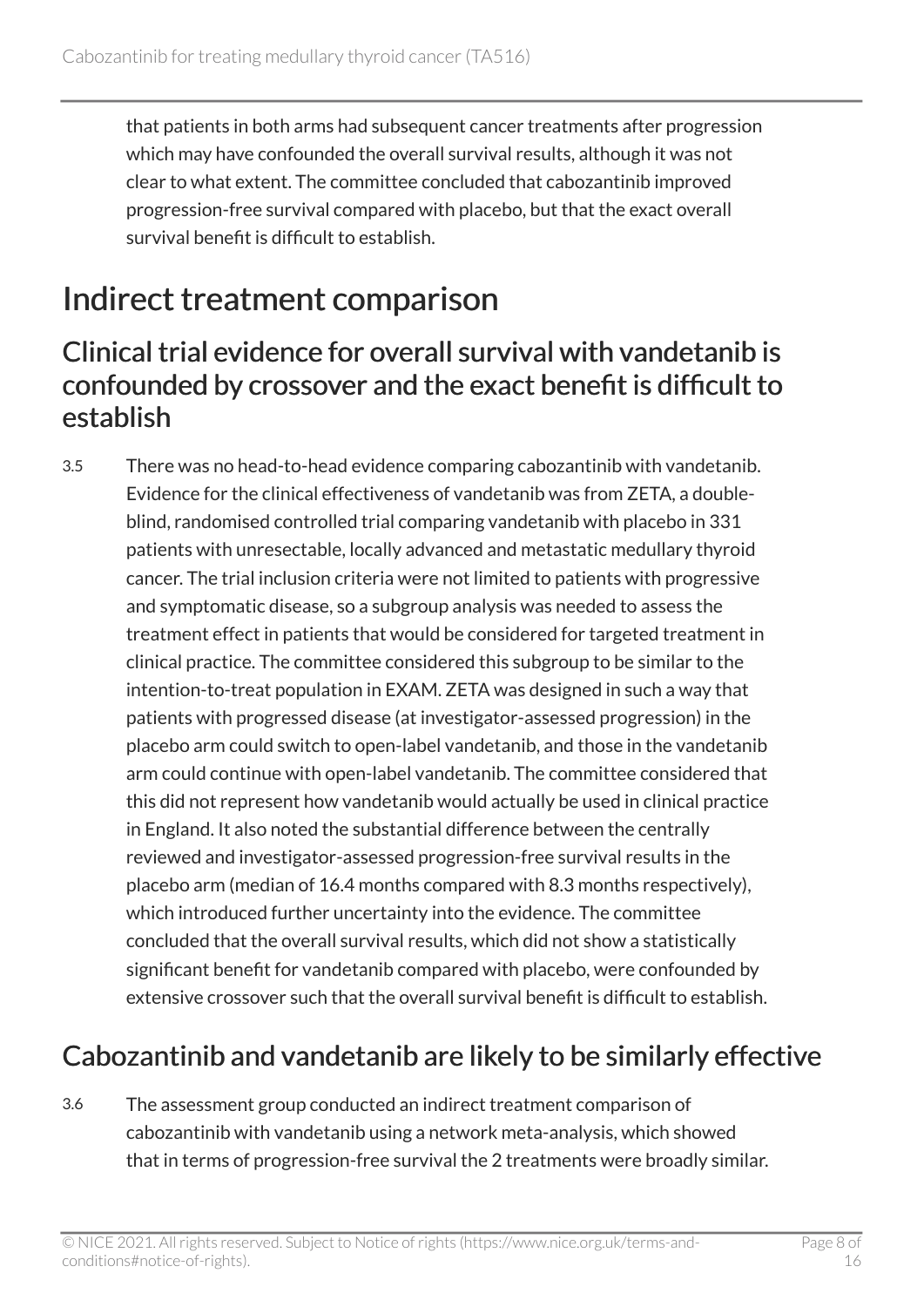However, the assessment group did not include overall survival in the analysis because of the extensive crossover in ZETA. Because the network only contained data from the EXAM and ZETA trials and was subject to uncertainty, the assessment group did not consider the results robust enough to use in the economic model. The clinical experts stated that in their opinion, both drugs have similar effectiveness in terms of delaying progression and controlling symptoms, although there is no evidence to show that they prolong survival. They explained that the decision about whether to use cabozantinib or vandetanib in clinical practice related more to their differing toxicity profiles than their relative effectiveness. The committee considered that an indirect comparison using data from ZETA would not be sufficiently robust to inform its decision-making. It therefore concluded that in the absence of more robust comparative data, cabozantinib and vandetanib were likely to be similarly effective.

### <span id="page-8-0"></span>Adverse events

#### Adverse events are common and the decision to use cabozantinib is based on careful consideration of the risks and benefits

3.7 All patients in EXAM had an adverse event while having cabozantinib. The committee was aware that patients with unresectable, locally advanced or metastatic medullary thyroid cancer have a substantial disease burden, demonstrated by high levels of adverse events in the placebo arm of the trial and the comorbidities of patients shown in the baseline characteristics data. The patient expert described side effects such as frequent diarrhoea, rash and fatigue, but considered that the disease would have had a more severe effect without treatment. The clinical experts explained that treatment toxicities tend to occur soon after treatment starts, and that for most patients the dosage is reduced after the initial treatment period. The experts explained the importance of balancing the risks and benefits when considering starting treatment with cabozantinib, and that treatment is usually started only when the disease becomes symptomatic to the extent that the benefits of treatment outweigh the burden of side effects.

## <span id="page-8-1"></span>Economic model

### The assessment group's economic model is appropriate for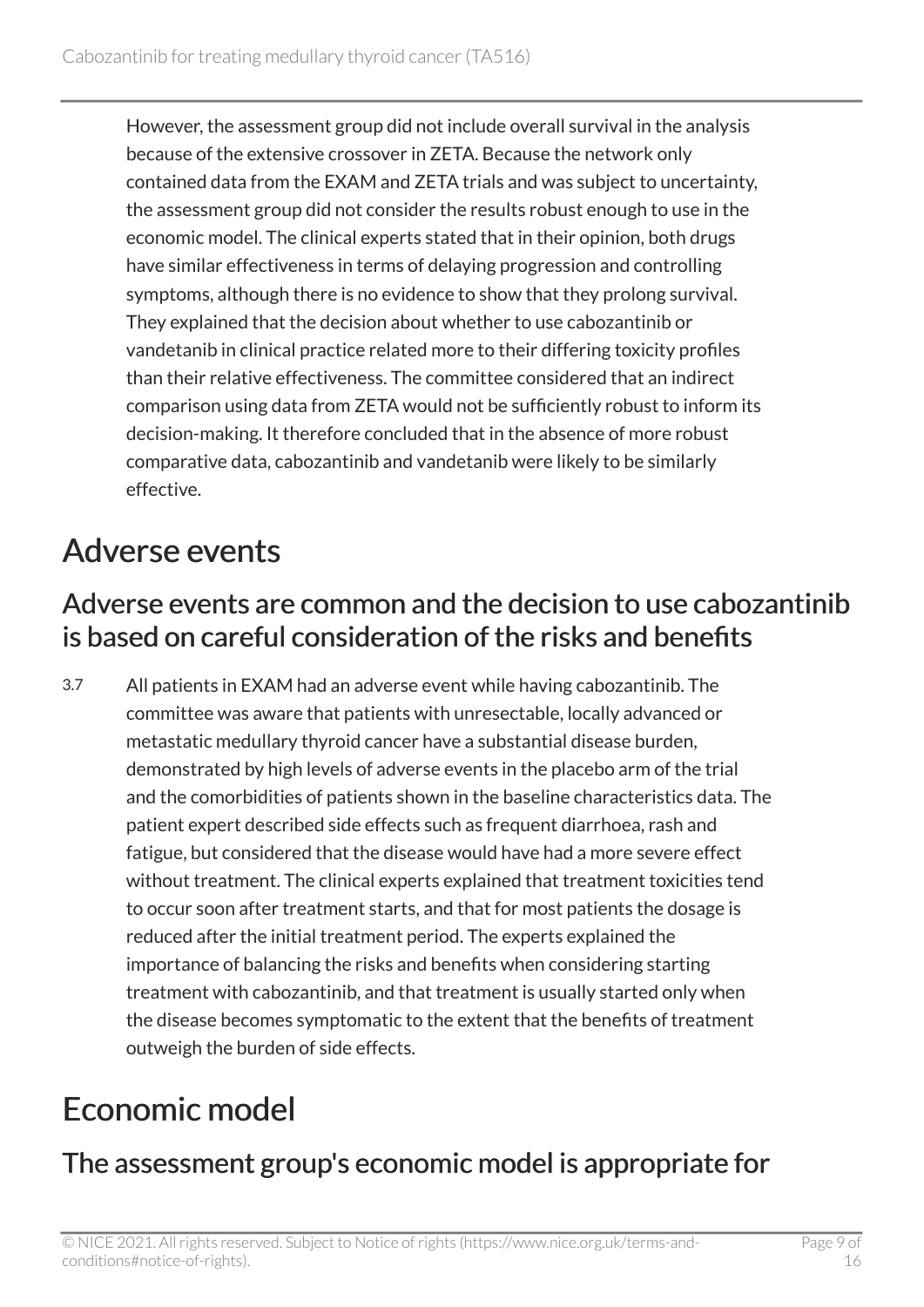### decision-making

- 3.8 The assessment group presented 3 analyses for the cost effectiveness of cabozantinib compared with best supportive care and vandetanib, using a partitioned survival model:
	- a pairwise comparison of cabozantinib and best supportive care
	- an incremental comparison of all treatment options using EXAM trial data, applying the vandetanib progression-free survival treatment effect from ZETA to the placebo arm of EXAM and assuming the same overall survival benefit for both vandetanib and cabozantinib
	- an incremental comparison of all treatment options using EXAM trial data (assuming the same progression-free and overall survival benefit for both vandetanib and cabozantinib).

The committee had agreed that the overall survival results of the ZETA trial were confounded by crossover, and that cabozantinib and vandetanib were likely to be similarly effective [\(section 3.6](#page-7-1)). It therefore considered that the most appropriate incremental analysis of all treatment options was the analysis that used treatment effect data from the EXAM trial and assumed the same progression-free and overall survival benefit for both vandetanib and cabozantinib.

## <span id="page-9-0"></span>Costs

### Monitoring costs used by the assessment group are appropriate

3.9 The assessment group assumed monitoring costs in the subsequent years after the first year to include 6 outpatient appointments per year. The clinical experts confirmed that in clinical practice patients were seen about once a month, although this varies because open-access clinics are also available. Having heard all relevant clinical expert advice, the committee concluded that the monitoring costs estimated by the assessment group were reasonable.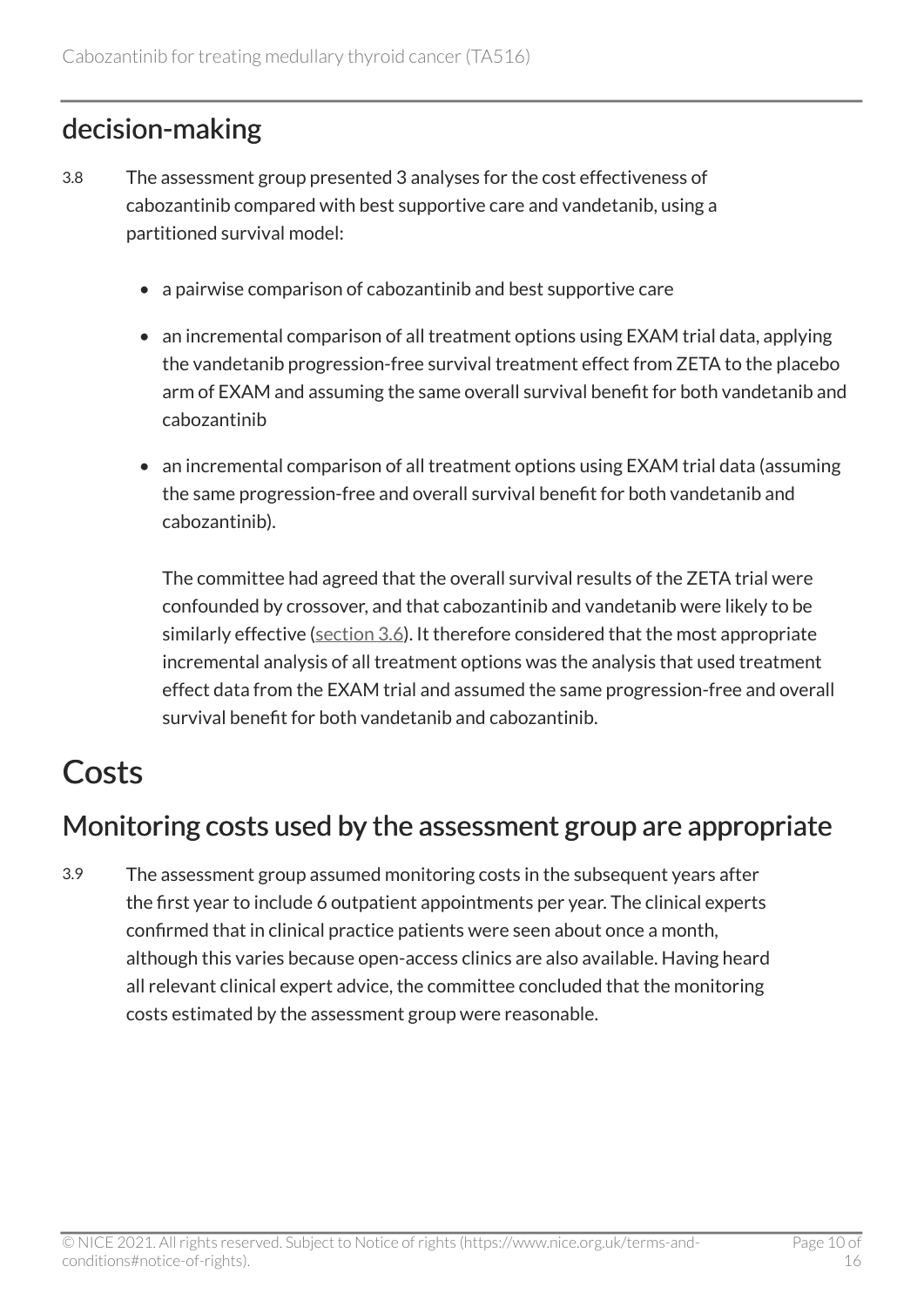## <span id="page-10-0"></span>Utility values

#### Utility values for medullary thyroid cancer are unknown but the approach used by the assessment group is acceptable

3.10 There are no direct estimates of health utilities for people with medullary thyroid cancer. The assessment group stated its preference to use the same source of data for both pre- and post-progression utility values, and so used values from Fordham et al. (2015), a study of differentiated thyroid cancer, for both. The committee noted that differentiated thyroid cancer was different to medullary thyroid cancer, but acknowledged that the only other potentially relevant study available was in melanoma, which is more uncertain. It noted that Fordham et al. had been used in a previous health technology assessment submission relating to thyroid cancer, and heard from the assessment group that because of low post-progression utility values it was the most favourable source of utility data for cabozantinib. The committee agreed that in the absence of any data relevant to medullary thyroid cancer it would accept the assessment group's estimates.

### <span id="page-10-1"></span>Cost-effectiveness estimates

### The most plausible ICER for cabozantinib is within the range normally considered cost effective

3.11 Including the updated confidential patient access scheme discount, the probabilistic incremental cost-effectiveness ratios (ICERs) for cabozantinib compared with best supportive care and with vandetanib were less than £30,000 per quality-adjusted life year (QALY) gained (the exact ICERs are commercial in confidence and cannot be reported here). The committee concluded that the most plausible ICER was within the range that NICE normally considers to be a cost-effective use of NHS resources (that is, between £20,000 and £30,000 per QALY gained).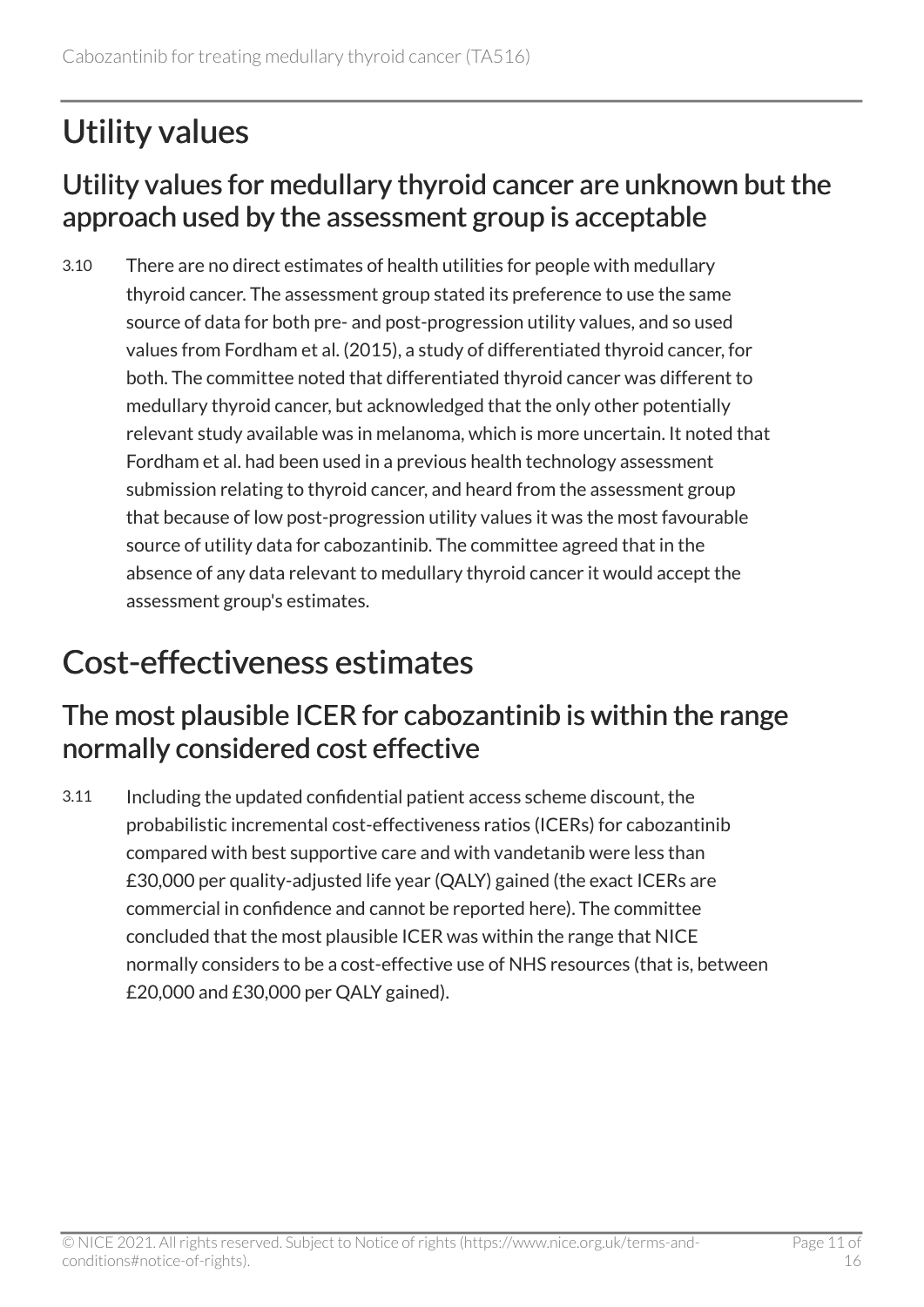## <span id="page-11-0"></span>Uncaptured benefits

### There are no health-related benefits that are not captured in the analyses

3.12 The committee recognised that medullary thyroid cancer is rare, and that cabozantinib is 1 of only 2 targeted treatments available in this indication. However, it heard from the clinical experts that the survival benefit of both drugs is unknown, and so treatment aims to delay disease progression and improve quality of life. The committee acknowledged that although cabozantinib may work well for some people, for many others there may be a substantial side-effect burden. It therefore concluded that there are no additional health-related quality-of-life benefits not already captured in the QALY calculations.

## <span id="page-11-1"></span>End of life

### Cabozantinib meets the end-of-life criterion for extension to life

3.13 The committee considered the advice about life-extending treatments for people with a short life expectancy in [NICE's Cancer Drugs Fund technology](https://www.nice.org.uk/about/what-we-do/our-programmes/nice-guidance/nice-technology-appraisal-guidance/cancer-drugs-fund)  [appraisal process and methods](https://www.nice.org.uk/about/what-we-do/our-programmes/nice-guidance/nice-technology-appraisal-guidance/cancer-drugs-fund). The EXAM trial showed overall survival benefit of more than 3 months for cabozantinib compared with placebo. The model estimated a mean survival benefit of about 7 months, and so the committee agreed that the end-of-life criterion for extension to life was met for cabozantinib.

### Cabozantinib does not meet the short life expectancy criterion so the end-of-life criteria do not apply

3.14 For the short life expectancy criterion, the assessment group's model predicted a mean overall survival with best supportive care of over 24 months (about 47 months in the base-case analysis), regardless of the parametric function used to extrapolate survival. The committee was aware that in EXAM, median overall survival in the placebo arm was 21 months. It acknowledged that some patients with unresectable, locally advanced or metastatic medullary thyroid cancer live for a long time. This may have skewed the median estimate, and may explain the difference between the median and mean estimates. Having considered that it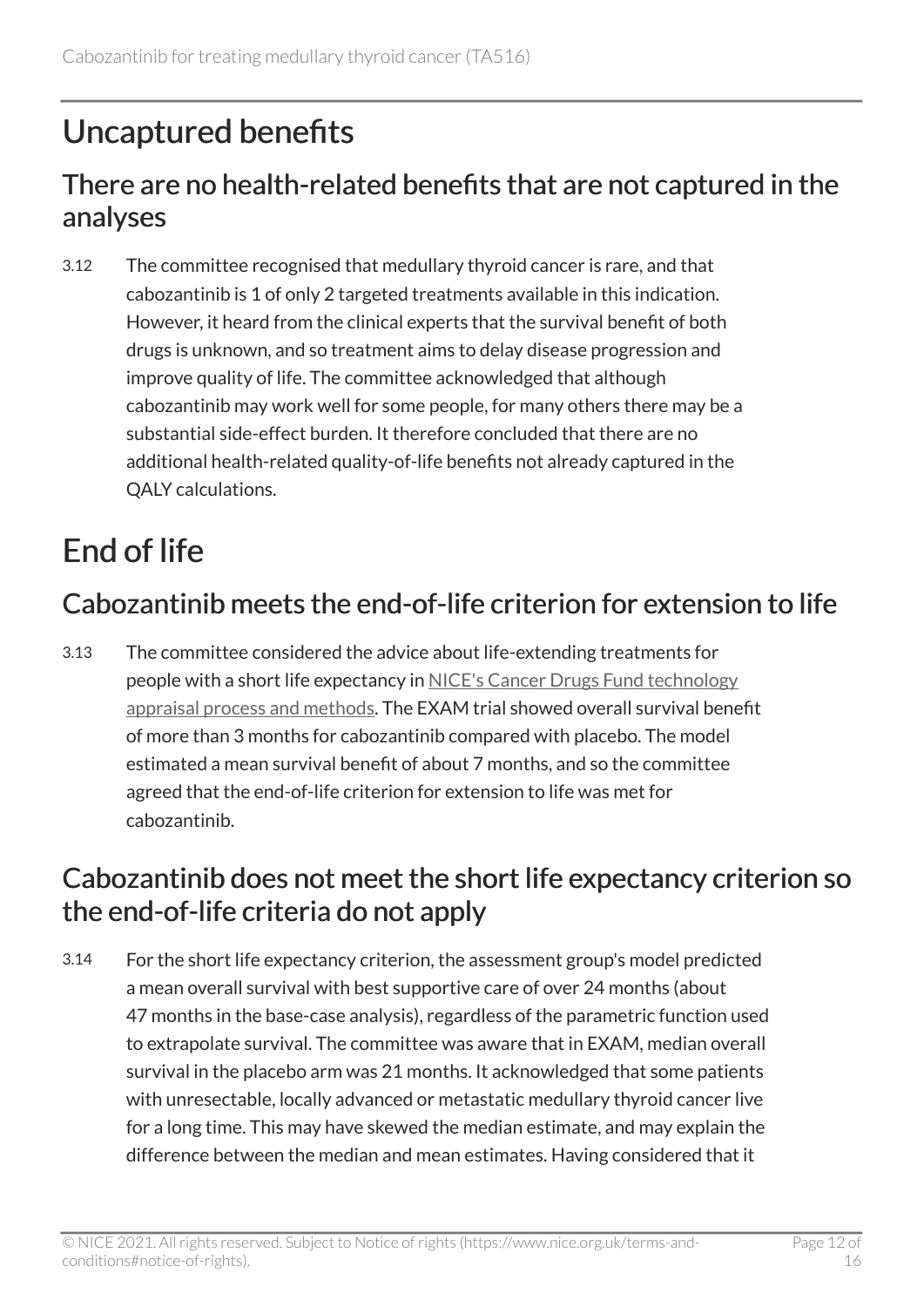had not seen any reliable data on which to consider any subgroups, the committee agreed that the mean estimate from the model was more relevant for end-of-life considerations. Taking this into account, the committee concluded that cabozantinib did not meet the criterion for short life expectancy, and therefore the end-of-life criteria did not apply.

## <span id="page-12-0"></span>Recommendations

3.15 The committee recommended cabozantinib as a cost-effective use of NHS resources for treating medullary thyroid cancer, because the ICERs for cabozantinib compared with best supportive care and vandetanib were within the range that NICE normally considers to be a cost-effective use of NHS resources.

## <span id="page-12-1"></span>**Equalities**

3.16 No equality issues were identified.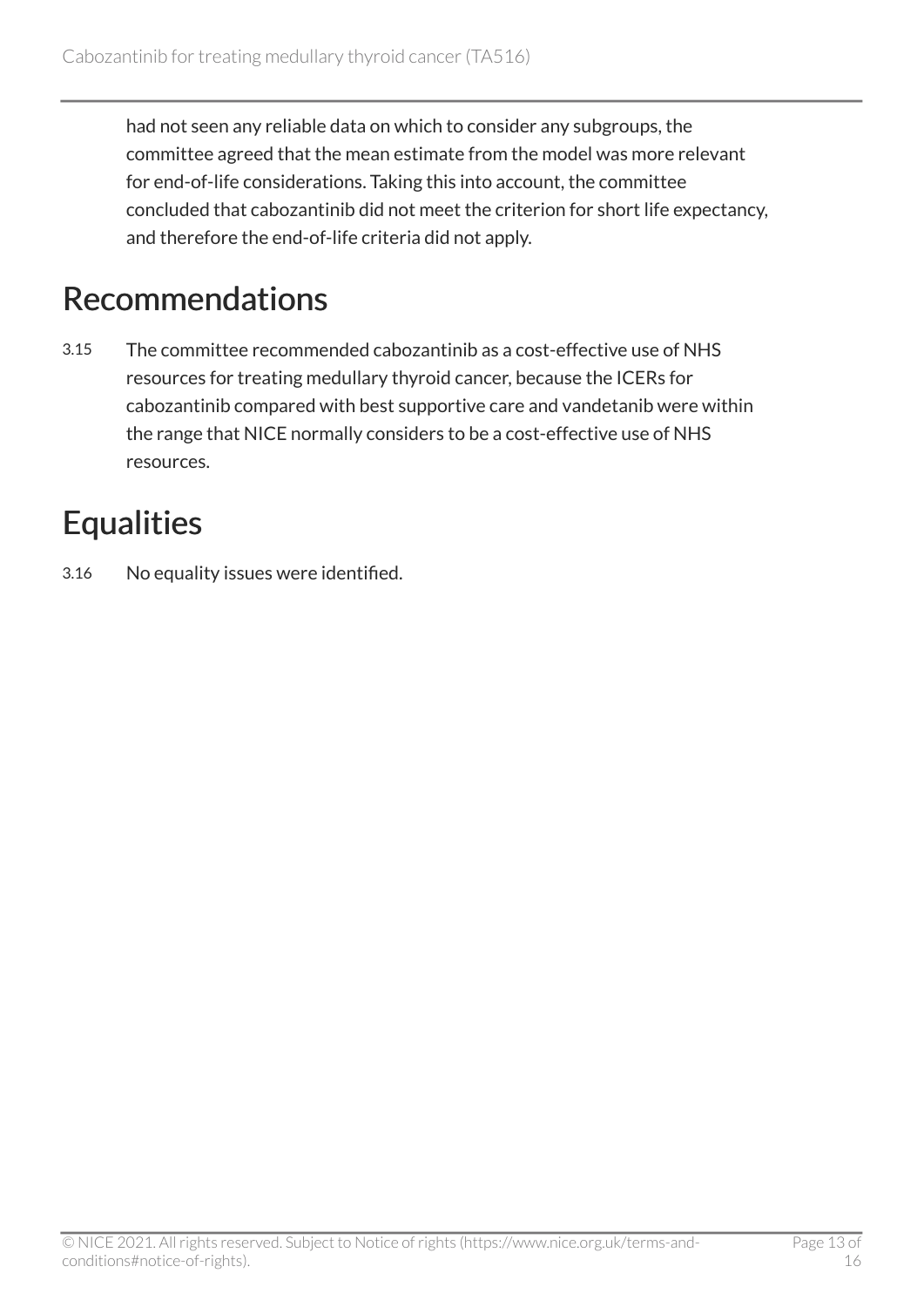## <span id="page-13-0"></span>4 Implementation

- 4.1 [Section 7\(6\) of the National Institute for Health and Care Excellence](http://www.legislation.gov.uk/uksi/2013/259/contents/made)  [\(Constitution and Functions\) and the Health and Social Care Information Centre](http://www.legislation.gov.uk/uksi/2013/259/contents/made)  [\(Functions\) Regulations 2013](http://www.legislation.gov.uk/uksi/2013/259/contents/made) requires clinical commissioning groups, NHS England and, with respect to their public health functions, local authorities to comply with the recommendations in this appraisal within 3 months of its date of publication.
- 4.2 The Welsh ministers have issued directions to the NHS in Wales on implementing NICE technology appraisal guidance. When a NICE technology appraisal recommends the use of a drug or treatment, or other technology, the NHS in Wales must usually provide funding and resources for it within 2 months of the first publication of the final appraisal determination.
- 4.3 When NICE recommends a treatment 'as an option', the NHS must make sure it is available within the period set out in the paragraphs above. This means that, if a patient has medullary thyroid cancer and the doctor responsible for their care thinks that cabozantinib is the right treatment, it should be available for use, in line with NICE's recommendations.
- 4.4 The Department of Health and Ipsen have agreed that cabozantinib will be available to the NHS with a patient access scheme which makes it available with a discount. The size of the discount is commercial in confidence. It is the responsibility of the company to communicate details of the discount to the relevant NHS organisations. Any enquiries from NHS organisations about the patient access scheme should be directed to [medical.information.uk@ipsen.com.](mailto:medical.information.uk@ipsen.com)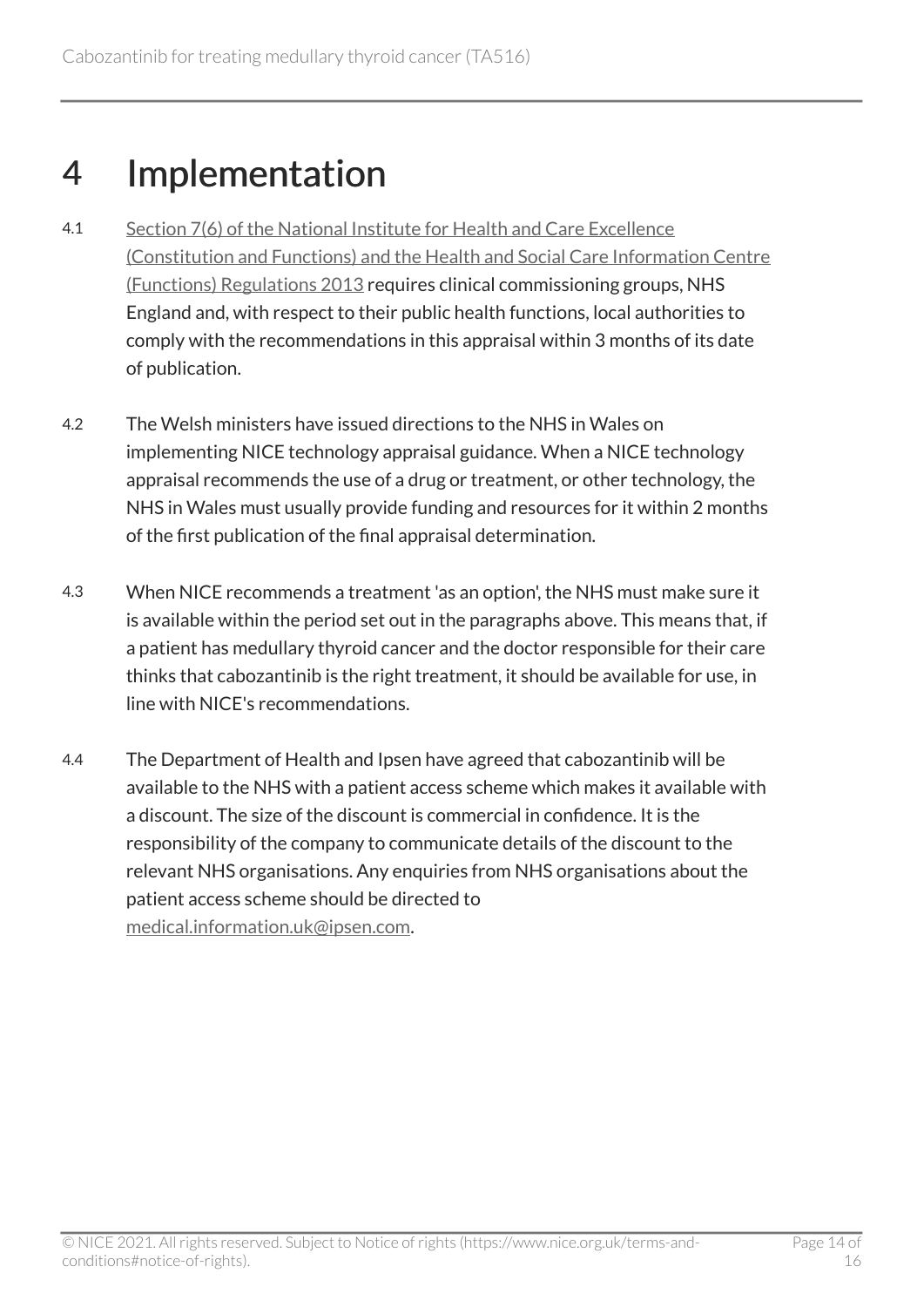# <span id="page-14-0"></span>5 Appraisal committee members and NICE project team

### <span id="page-14-1"></span>Appraisal committee members

The 4 technology appraisal committees are standing advisory committees of NICE. This topic was considered by [committee D](https://www.nice.org.uk/Get-Involved/Meetings-in-public/Technology-appraisal-Committee/Committee-D-Members).

Committee members are asked to declare any interests in the technology to be appraised. If it is considered there is a conflict of interest, the member is excluded from participating further in that appraisal.

The [minutes of each appraisal committee meeting](https://www.nice.org.uk/get-involved/meetings-in-public/technology-appraisal-committee), which include the names of the members who attended and their declarations of interests, are posted on the NICE website.

## <span id="page-14-2"></span>NICE project team

Each technology appraisal is assigned to a team consisting of 1 or more health technology analysts (who act as technical leads for the appraisal), a technical adviser and a project manager.

Anna Brett Technical Lead

Nwamaka Umeweni Technical Adviser

Kate Moore Project Manager

ISBN: 978-1-4731-2886-6